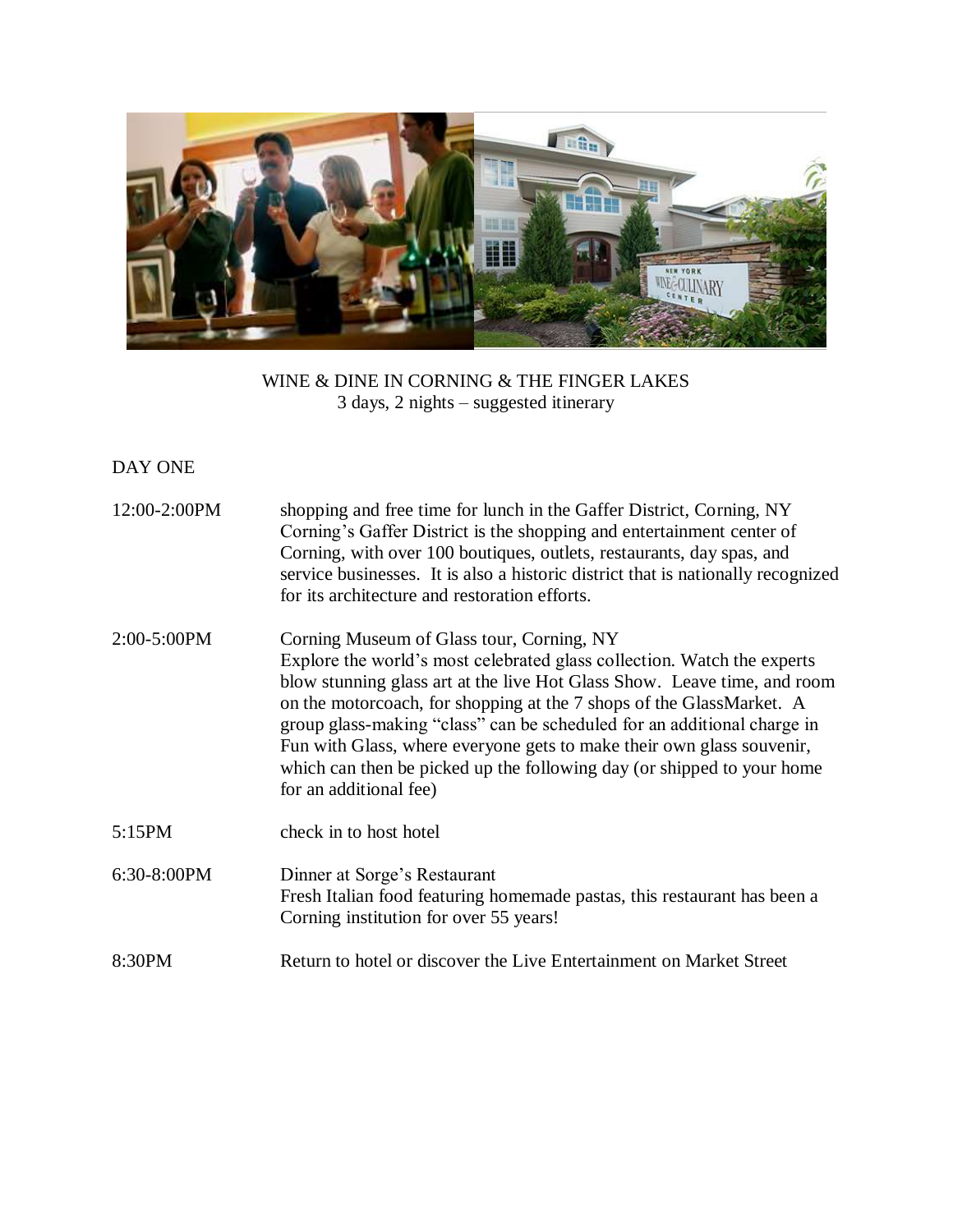| <b>DAY TWO</b>  |                                                                                                                                                                                                                                                                                                                                                                                                                                                                                                                                                                                      |
|-----------------|--------------------------------------------------------------------------------------------------------------------------------------------------------------------------------------------------------------------------------------------------------------------------------------------------------------------------------------------------------------------------------------------------------------------------------------------------------------------------------------------------------------------------------------------------------------------------------------|
| 7:00-8:00AM     | Breakfast at hotel                                                                                                                                                                                                                                                                                                                                                                                                                                                                                                                                                                   |
| 8:30AM          | Depart hotel                                                                                                                                                                                                                                                                                                                                                                                                                                                                                                                                                                         |
| 10:00AM-11:30AM | Educational theater experience at the New York Wine & Culinary Center,<br>Canandaigua, NY<br>This experience begins with an educational and entertaining tour of the<br>New York Wine & Culinary Center led by a Center staff member. Then,<br>your group will gather in our state-of-the-art Demonstration Theater to<br>observe one of our Center professionals showcase a culinary creation. It's<br>an engaging, enlightening and delicious experience. Your group will enjoy<br>a dessert selection or cheese selection from our seasonal menu to be paired<br>with a NYS wine. |
| 11:45AM-1:00PM  | Lunch at Schooners Restaurant<br>Casual dining                                                                                                                                                                                                                                                                                                                                                                                                                                                                                                                                       |
| 1:15PM-2:45PM   | Sonnenberg Gardens & Mansion, Canandaigua, NY<br>Enjoy this historic estate with formal and informal gardens. Highlights<br>include the Queen Anne style mansion; the conservatory complex; and the<br>Japanese, Rose, Italian, Rock, and Old Fashion Gardens.                                                                                                                                                                                                                                                                                                                       |
| 3:30PM-4:15PM   | Wine Tasting at Fox Run Vineyards, Penn Yan, NY<br>Tasting, tour and shopping in their gift shop                                                                                                                                                                                                                                                                                                                                                                                                                                                                                     |
| 4:45PM-6:00PM   | Glenora Wine Cellars Tour and Tasting, Dundee, NY<br>Experience the complete vine-to-wine explanation, facility walk through,<br>and then topped off with a barrel tasting. The Glenora cellar tour is a great<br>way to learn the process of wine making and new innovations of the<br>industry.                                                                                                                                                                                                                                                                                    |
| 6:30PM-10:00PM  | Dinner cruise aboard the Seneca Legacy, Watkins Glen, NY<br>Dining in the Finger Lakes would not be complete without experiencing<br>the splendor of a meal cruise aboard the luxurious Seneca Legacy. Our<br>meal cruises boast full course seated dining with fantastic entree selections<br>prepared daily by our chef. Casual attire is welcomed.<br>(sailing Tuesday-Sunday all summer)                                                                                                                                                                                         |
| 10:30PM         | approximate return time to host hotel                                                                                                                                                                                                                                                                                                                                                                                                                                                                                                                                                |